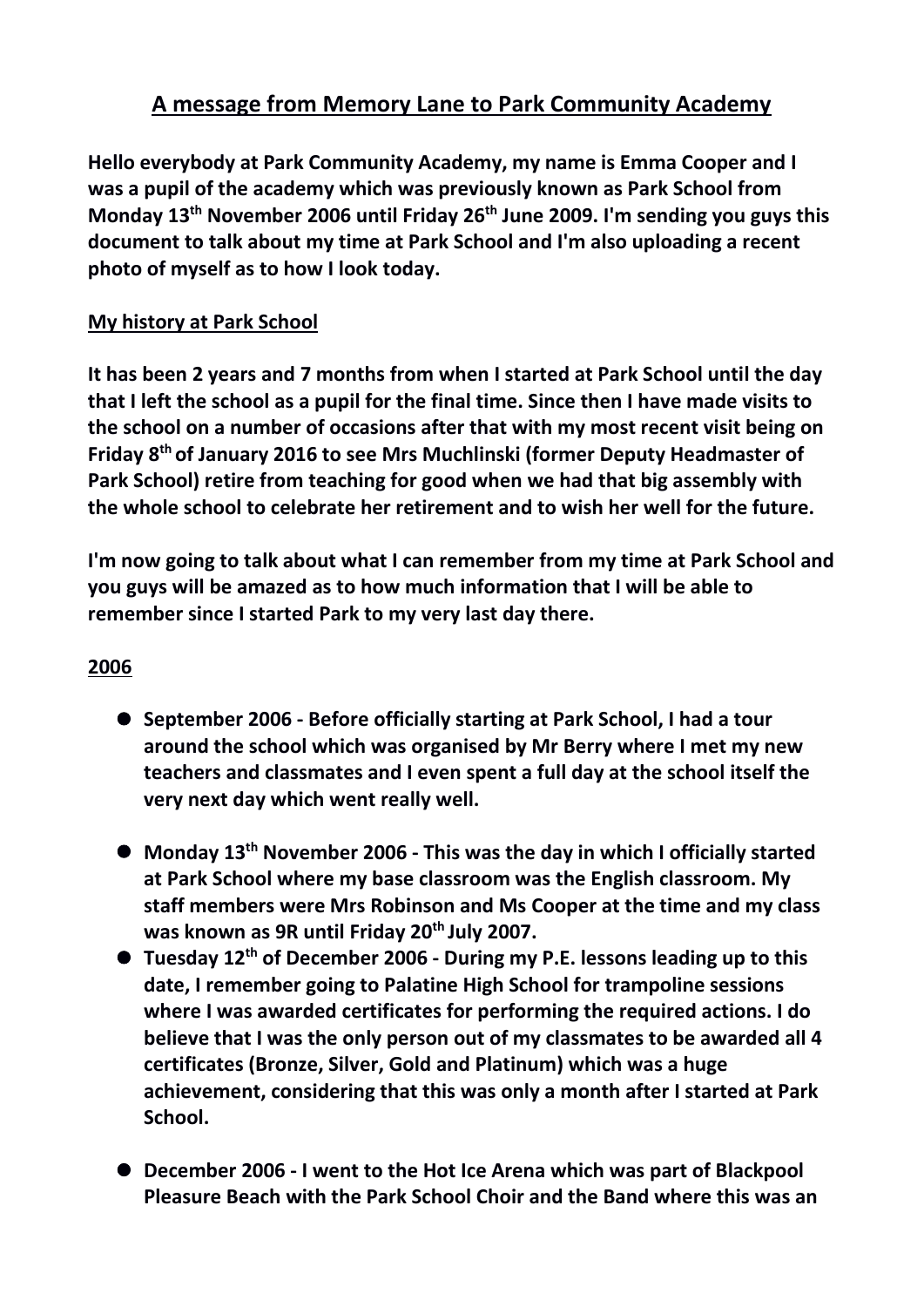**event which took place at night after school about a week before the Christmas holidays. I sang as part of the school choir and there were other schools across Blackpool & The Fylde Coast at that event as well. The teachers that I can remember who were there on that date were Miss Neish (now a former Music/Drama teacher), Mr Bradford and Mr Strachan.**

- **Wednesday 10th January 2007 - This was when I had my first proper trip during my time at Park School where I went to the Empire Theatre in Liverpool by coach with the Key Stage 3 and the Key Stage 4 year groups. From what I can remember, we were watching a musical called The Blood Brothers and I had to reflect on what happened throughout the show in my next English lesson.**
- **March 2007 - This was my very first time attending the annual Penwortham Music event with the school choir and the school band which was inside St Leonards Church in Penwortham near Preston. There were a number of schools who were at that event as well and from what I can remember, we managed to win on at least two occasions, one was when I was part of the school choir and one where three members of the Band performed together.**
- **May 2007 - I can also remember going out to Stanley Primary School with my school choir and the school band which was sometime after school in the evening on one day from around May of 2007. Again I sang as part of the school choir in front of the pupils and staff at Stanley Primary School.**
- **July 2007 - This was the first time that I performed at Park School's Summer Show in the Assembly room with my Year 9 classmates where I had to perform in front of parents/carers and staff members from the school. I do believe that the title of that Summer Show was "I'd Do Anything" from Oliver Twist.**
- **July 2007 - Sometime around this date, I found out which classroom that I was to go to from September of that year and it turned out that I was to be in Mrs Butcher's Science classroom where my class would become 10B after the summer holidays were over.**
- **July 2007 - About a day or so before I broke up for the summer holidays, I went to Stanley Park with the rest of the Key Stage 3 & Key Stage 4 pupils of Park School for my first Sports Day event and I do believe that I had to participate in the 100 metres and the Long Jump events back then.**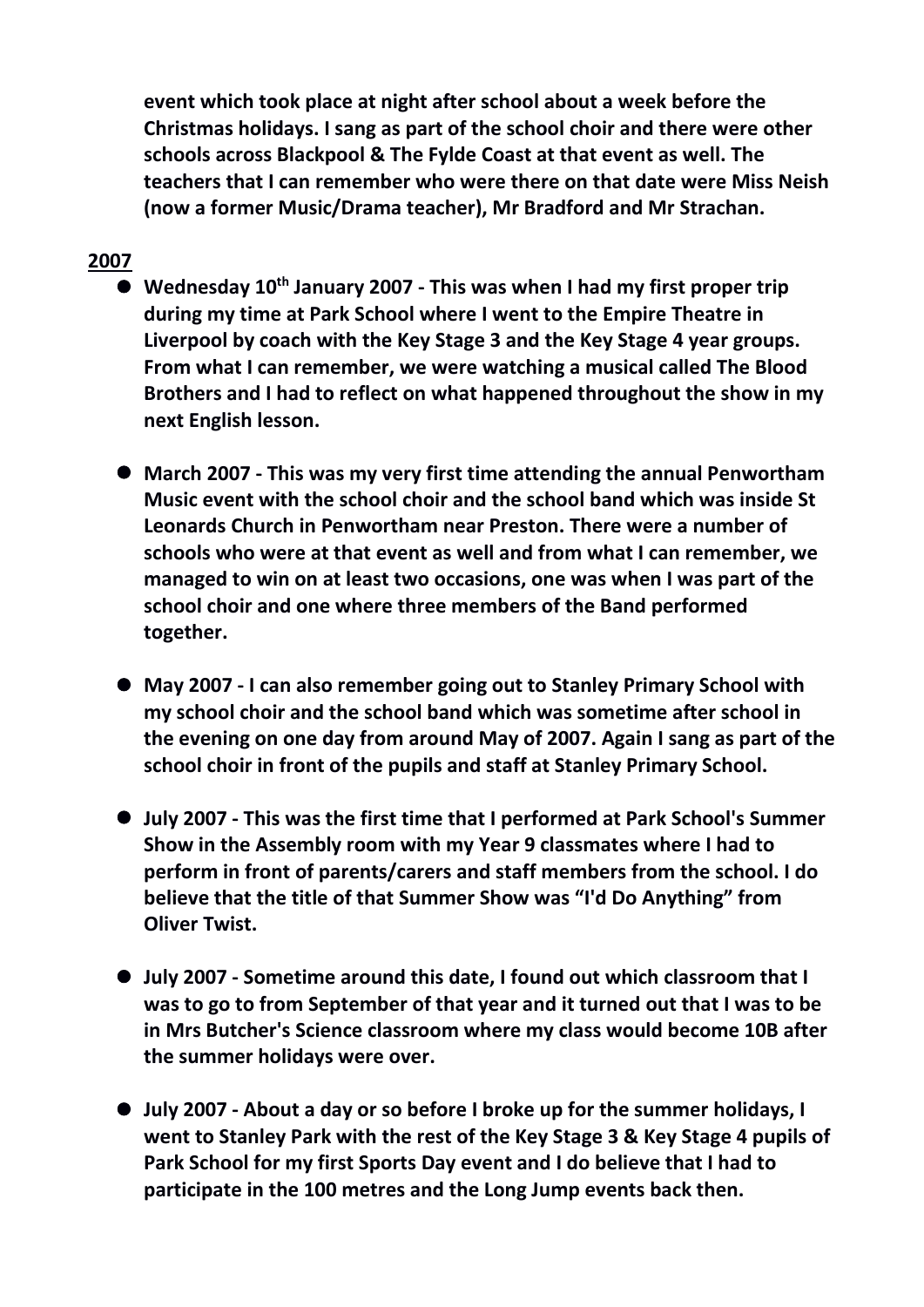**Regardless of my performances, I was awarded a medal for taking part.**

- **September 2007 - I was now a Year 10 pupil at the time where my base classroom was the Science classroom. My staff members were Mrs Butcher and Ms Barker and my class was known as 10B until Friday 25th July 2008.**
- **September 2007 - I started attending Palatine High School (now South Shore Academy) for my GCSE's with a few of my classmates who were lucky enough to go there for about 3 days a week or so during term time. The subjects that I studied whilst at Palatine High School were I.C.T, Science and Maths. After I sat my first mock exam which was Science (a multiple choice exam), I somehow managed to score 34/34 on that subject which I thought would've given me an A\* until I realised that because I took the Foundation Level exam, my top mark was a C which I was proud regardless of the dispute.**
- **September 2007 - Also on this date, I started attending Blackpool & The Fylde College for the very first time for one afternoon a week which I think was every Thursday afternoon where I remember attending the Cookery classroom which was located on the 4th Floor of the college. This seemed to last until around the summer of 2008.**
- **September 2007 - I also remember going to Myerscough College for the very first time which was again one afternoon a week although I think that this alternated between weeks with Blackpool & The Fylde College. During the visit to Myerscough College back then, I attended the Horticultural classroom until 2008 where I was learning how to look after the animals that were there.**
- **September 2007 - I think that there was this one time around this date in which I attended St Thomas' Church which was located on the junction of Caunce Street and Devonshire Road in Blackpool with the rest of the choir from Park School.**
- **September 2007 - Also around this time frame, I do remember starting to attend the After School Clubs where the activities that were on offer during those clubs took place from 3:30pm until 4:30pm for one day of every week during term time. The only After School Club that I remember attending was the Art club which took place up in The Stables building where I do believe that Mrs Foulds and Mrs Snape were there and I think that was every Monday afternoon after school.**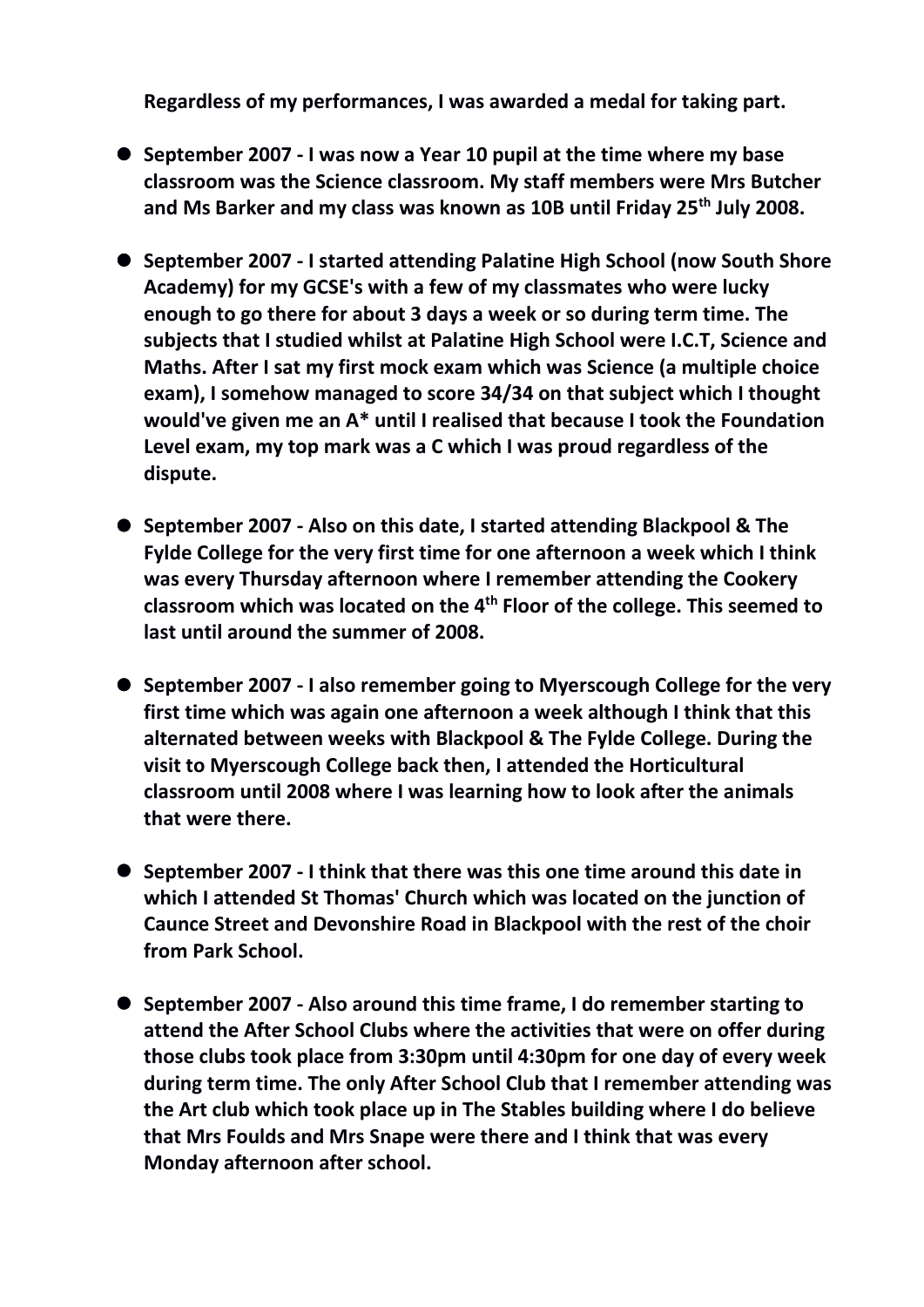**Around late 2007 - I think that there was one point around the latter part of 2007 where I remember getting picked up from my house by Mrs Irving and Miss Bold (now Mrs Johnson) and they took me to Blackpool Town Hall with a few other pupils of Park School sometime after school for only a brief period.**

- **January 2008 - I attended Myerscough College which again was one afternoon a week but around the spring of 2008, I went to see a number of animals that were there and I also learnt how to look after them which continued until around the summer of that year.**
- **March 2008 - This was the second time that I attended the annual Penwortham Music event with the school choir and the school band where once again, there were a number of schools who were at that event as well. From what I can remember, the school choir didn't manage to win although the Band won on at least one occasion.**
- **Around April 2008 - I remember going to the City Learning Centre where I went in the Media room with a guy who I think was named Ian. When I was in the Media room, we were talking about Blackpool's "Schools For The Future" where I was filmed talking about what Park School could look like in the years to come and so on.**
- **Friday 9th May 2008 - On this date, I went to Ribby Hall Village for the first time with the school choir and the band where I performed in front of an audience as part of the school choir during the afternoon event.**
- **Around May 2008 - I was taken to Redwood School in Rochdale by Mr Berry with 3 other pupils who I think were Jack R, Rachel M and Mark W who were all in Year 11 at the time. We had a tour of the school back then and this seemed more like a mainstream school but I had a nice day regardless.**
- **June 2008 - Around this time frame, I remember going to Bispham High School with the school choir and the band and I had to perform in front of an audience throughout the evening event.**
- **June 2008 - Also around June of 2008, I went over to Blackpool Zoo when I was a Year 10 pupil where I explored the zoo and had lunch there as well whilst watching at least a couple of animal shows during my time there.**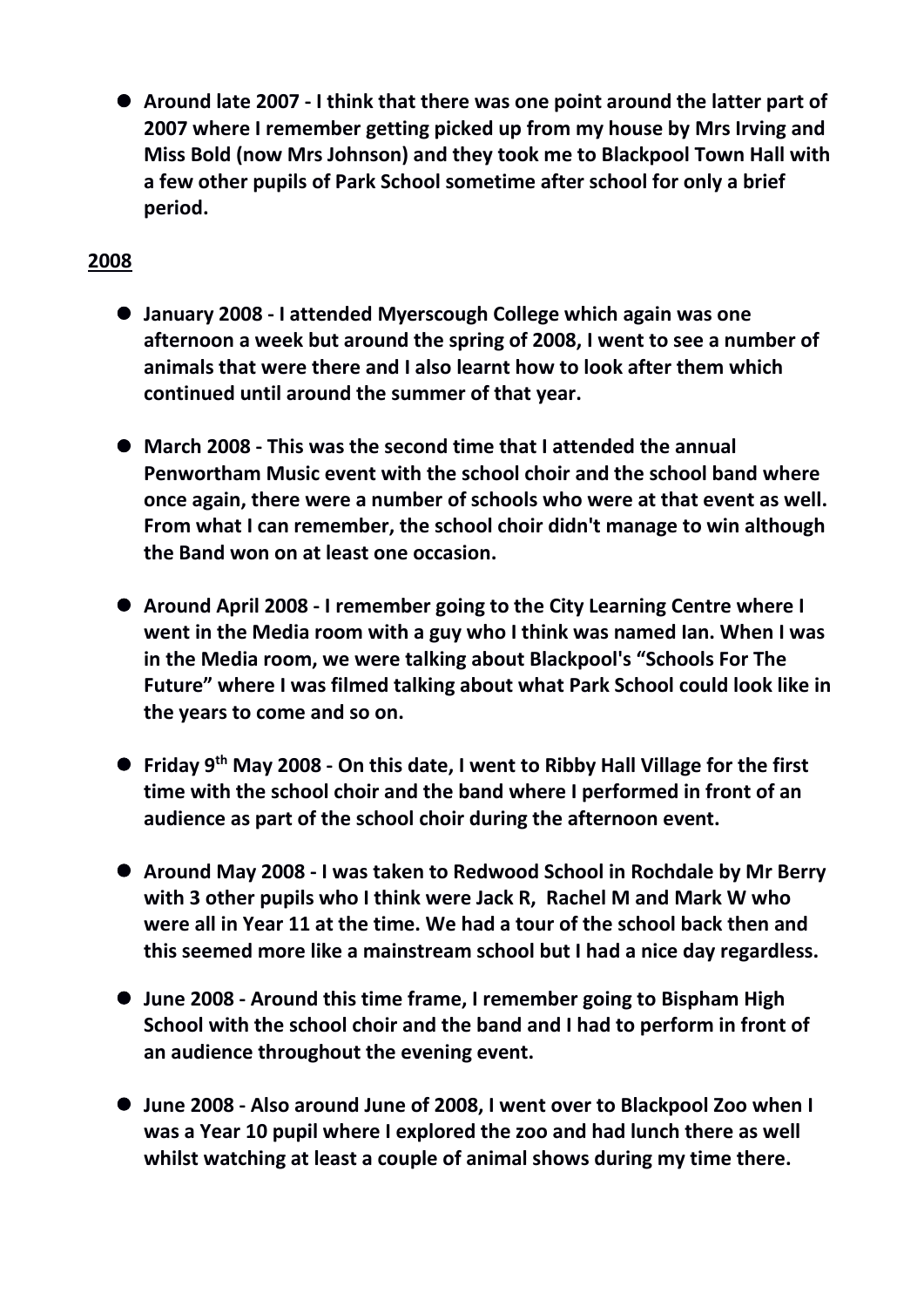- **July 2008 - This was the second time that I performed at Park School's Summer Show in the Assembly room with my Year 10 classmates where once again, we had to perform in front of parents/carers and staff members from the school. The title of that Summer Show was "Any Dream Will Do" from Joseph And The Amazing Technicolor Dreamcoat where I sang the title song on my own and I also remember singing "Start of Something New" and We're All In This Together" which were both songs from the 2006 film High School Musical.**
- **July 2008 - Sometime around this date, I found out which classroom that I was to go to from September of that year and it turned out that I was to be in The Stables building with Mr Johnson and Miss Dyson where my class would become 11J after the summer holidays were over.**
- **July 2008 - About a day or so before I broke up for the Summer holidays, I went to Stanley Park with the rest of the Key Stage 3 & Key Stage 4 pupils of Park School for my last Sports Day event and I do believe that I had to participate in the 100 metres event back then. Again, I was awarded a medal for taking part regardless of my performance.**
- **Monday 8th September 2008 - I was now a Year 11 pupil at the time where my base classroom was up in The Stables building. My staff members were Mr Johnson and Miss Dyson and my class was known as 11J until Friday 26th June 2009.**
- **September 2008 - Also around this time frame, I do remember attending the After School Clubs once again where the activities lasted for one day each week from 3:30pm until 4:30pm. This time, I attended the I.C.T. club which was with Mrs Snape where it was every Monday afternoon after school during term time.**
- **September 2008 - It was the start of my second and final year of attending Palatine High School for my GCSE's where I continued with my I.C.T., Maths and Science classes in order to prepare myself for the exams which took place at different stages until June 2009.**
- **September 2008 - I once again attended Blackpool & The Fylde College every Thursday but this time, it was a full day instead of just every Thursday afternoon. This was known as the 14 - 16 School Links where I had to participate in courses which were Drama in the morning and Bricklaying in the afternoon which continued until the end of January 2009.**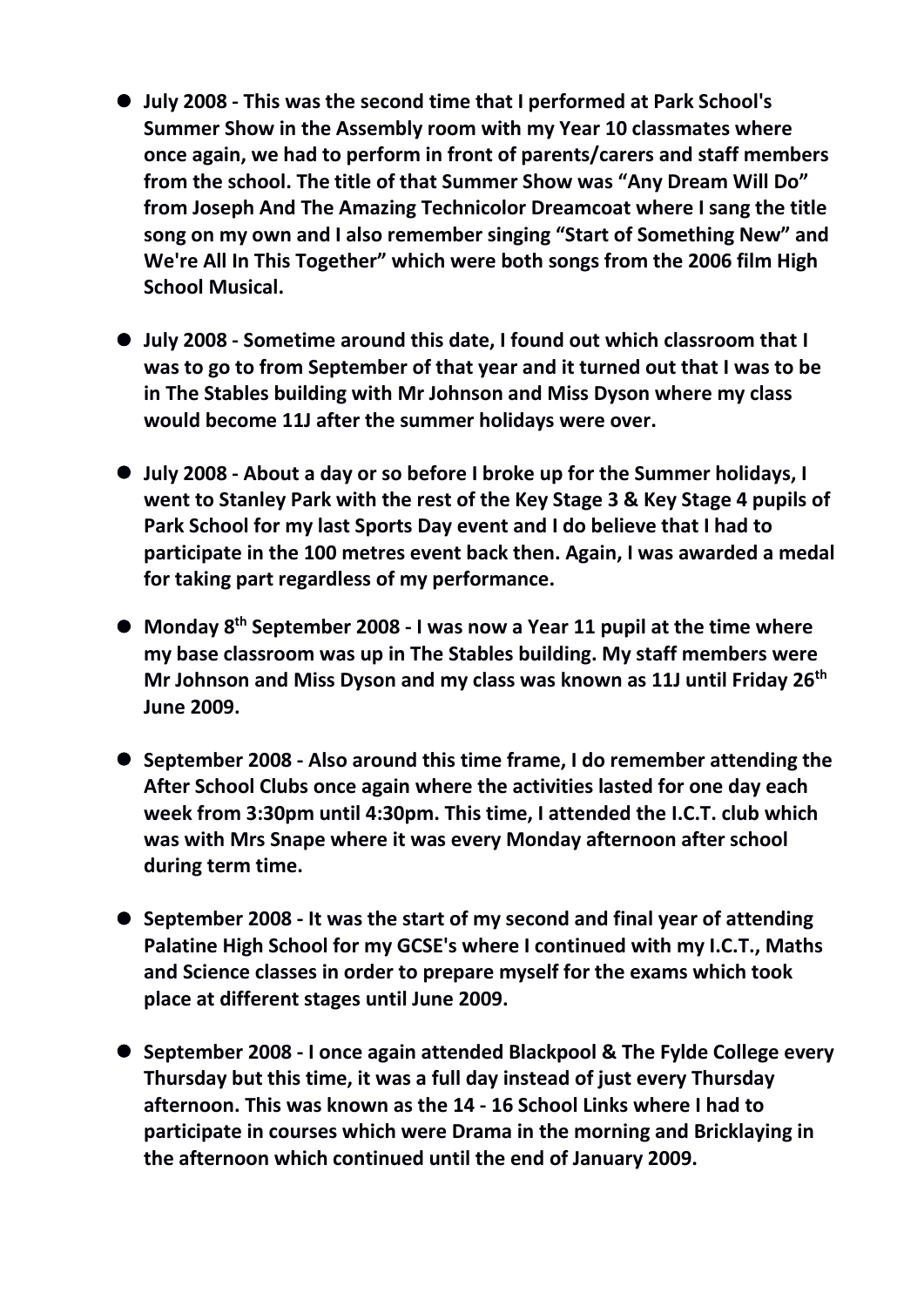- **Around October 2008 - I think that I can remember attending Blackpool Sports Centre for at least one of my P.E. lessons with Mr Johnson where we were doing exercises on the bikes in the gym room at the time which lasted for around 20 - 30 minutes.**
- **Around November 2008 - I think that I can remember going to the Hilton Hotel for the first time with my classmates on one evening at around the latter part of 2008 where I do believe that I had to dress in smart clothes as I think it was an Awards night.**
- **Around December 2008 - I went to Manchester Arena with the school choir and we had to sing a number of songs with other schools that were at that event throughout the evening performance.**

- **January or February 2009 - I do believe that sometime before I left Park School, I went on a trip to the Sea Life Centre with my classmates where I explored the area to what creatures that were inside the centre although I don't remember the exact date of when this trip took place.**
- **February 2009 - May 2009 - I attended Blackpool & The Fylde College every Thursday as part of the 14 - 16 School Links but this time, the courses that I had to participate were I.C.T. in the morning where Mrs Morris was the tutor before going over to Ansdell College to do Hair & Beauty after lunch where Miss Wainwright was the tutor.**
- **Sunday 1st March 2009 - I attended the annual Penwortham Music event for the final time where I sang not only with the school choir but I also sang as a soloist. Not only did I win as part of the choir but I was also lucky enough to win as a soloist for the school which I was extremely proud to be a part of the choir even though I really wasn't 100% well at the time.**
- **Tuesday 24th March 2009 - I do believe that this was the exact date in which I was in the assembly room with the rest of my Year 11 classmates for a P.E. lesson with Mr Johnson where we were separated into two groups (Boys and Girls) and we had to try and kick a ball into the goalpost as fast as we could in three attempts. On my second attempt, I managed to kick the ball into the goalpost at 30 miles per hour and that was the fastest attempt out of all of the girls that were present in that lesson. I do believe that I was awarded a certificate for kicking the ball at the fastest speed possible.**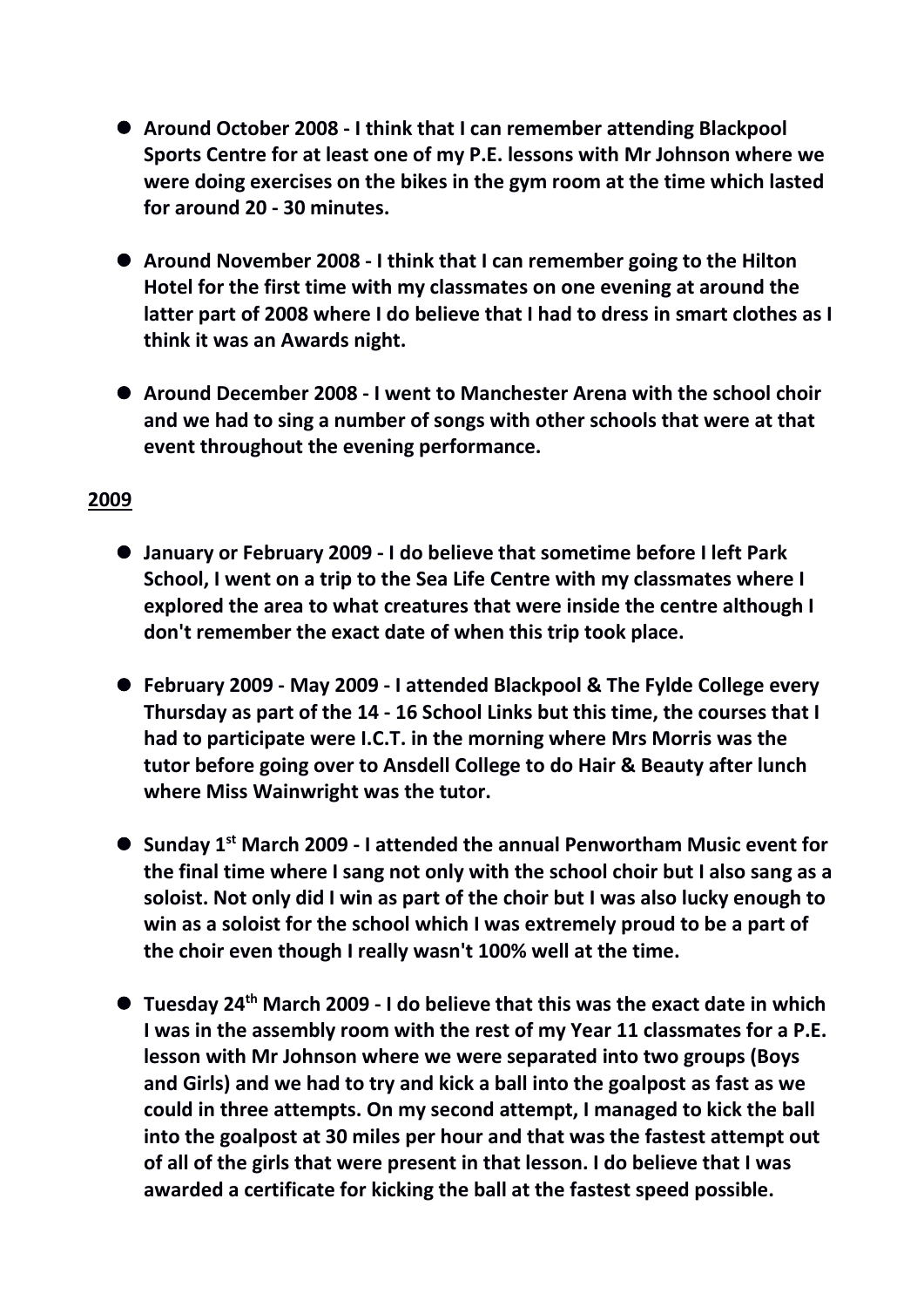- **Around April 2009 - This was my second visit to the City Learning Centre where I can remember participating in Media and Computer Programming throughout the day.**
- **Monday 27th April - Friday 7th May 2009 - After the Easter holidays, I had to undertake a 2 week work experience placement which was at Morrisons on Amy Johnson Way in Blackpool. I worked in the Café department for those 2 weeks however on my very final day of my work placement, I had to go over to Ribby Hall Village to sing with the school choir as I was expected to perform there.**
- **Friday 7th May 2009 - On this date, I went over to Ribby Hall Village for the final time with the school choir and the school band where we sang a number of songs in front of an audience. Back then, I did a solo section of "Under The Sea" from Disney's The Little Mermaid which I remember the audience clapping at the end of my solo section before I sang "Zero to Hero" from Disney's Hercules with the rest of the school choir and we continued to sing as a choir for the duration of our performance.**
- **Around May 2009 - I remember going to The Grand Theatre sometime before I left Park School however, I can't remember what show that we've watched back then.**
- **Around May 2009 - I think that I remember going out to Grundy Art Gallery with my classmates from Park School where we had a tour of the gallery and we also went to the library throughout the day as well.**
- **Around early June 2009 - I remember going to the Buffet @ Preston Chinese Restaurant which is located at Friargate in Preston with my classmates where Mr Bradford and Miss Dyson were there as well.**
- **Monday 15th June 2009 - On this date, I went to the Hilton Hotel in Blackpool for the annual Awards event and during the evening event, I was presented with a certificate in relation to my achievements.**
- **June 2009 - About a week or so before I was due to leave Park School, I remember going to the Odeon cinema which was located on Rigby Road in Blackpool with the rest of my classmates and the film that we watched was called Transformers: Revenge Of The Fallen which had only just been out in cinemas around that time. We sat in the very front row and we had our sweets that were provided to us by Mr Johnson and Miss Dyson.**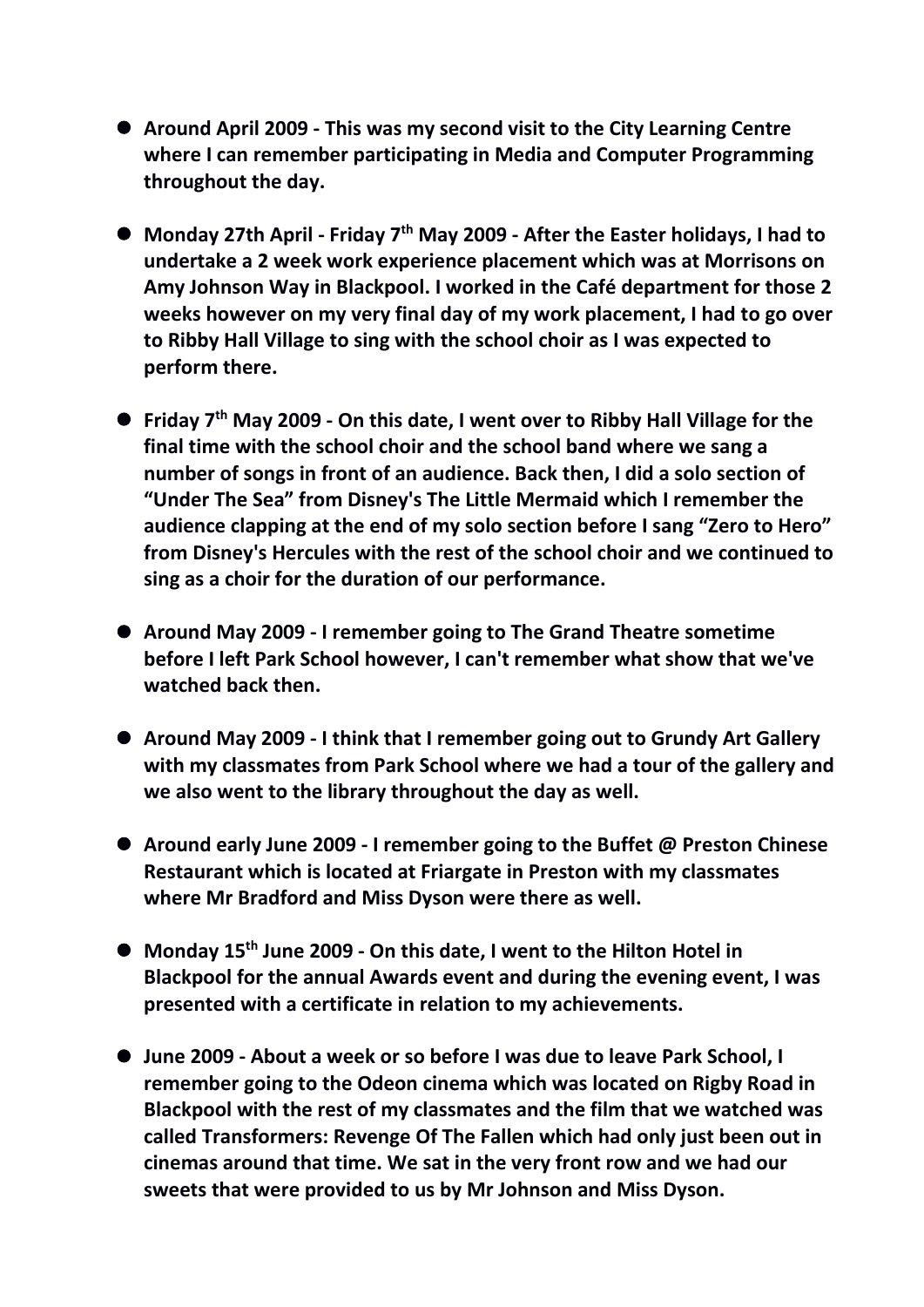- **Monday 22nd June 2009 - This was the date when I I sat my final exam at Palatine High School which I think was Maths. When it came to Results Day back in August 2009, I was very nervous about how well I performed in my GCSE's but when I looked at my results, I was surprised to find out that I had actually achieved 2 C's in both I.C.T. and Science and a D in Maths which allowed me to go onto a Level 1 (GCSE equivalent) course at Blackpool & The Fylde College from September of that year instead of the traditional Access (Entry Level equivalent) courses which I would normally have had to go onto as a pupil of Park School.**
- **Wednesday 24th June 2009 - This was the date of the annual Prom event which took place at The Cliffs Hotel where I dressed up in my outfit for the annual Prom event with my classmates where I had to give a speech along with Andrew H (an 11K pupil of Park School at the time) before the Prom event had came to an end.**
- **Thursday 25th June 2009 - For my final trip with my classmates from Park School, we went to Pizza Hut in Cleveleys to celebrate the successes that we had ever since we started as pupils of the school. I got very emotional at the end of the day as I thought that I wouldn't be able to see or contact you guys ever again but once I eventually calmed down, I was ready to leave Park School the very next day for the Leaver's Assembly.**
- **Friday 26th June 2009 - This was to be my very final day as a pupil of Park School after 2 years and 7 months since I started there. I attended the Leaver's Assembly with the rest of my classmates from both 11J and 11K along with the whole school to discuss the highlights about what happened throughout our time at Park School. I got a mention from Julie Neish saying that I was an excellent member of the school choir and she also mentioned me winning at the Penwortham Music event, not only as part of a choir but also as a soloist which I was extremely proud to hear. After we received our Records of Achievement towards the end of the assembly, we listened to a very short section of a song called "Simply The Best" by Tina Turner which was the Leaver's song that is usually played every year.**

## **The lessons that I had at Park School**

**Throughout my time at Park School, I can remember the names of the teachers (yes that does include their first names) who taught me the subjects based on the timetables that I had to follow whilst at the school and they were:**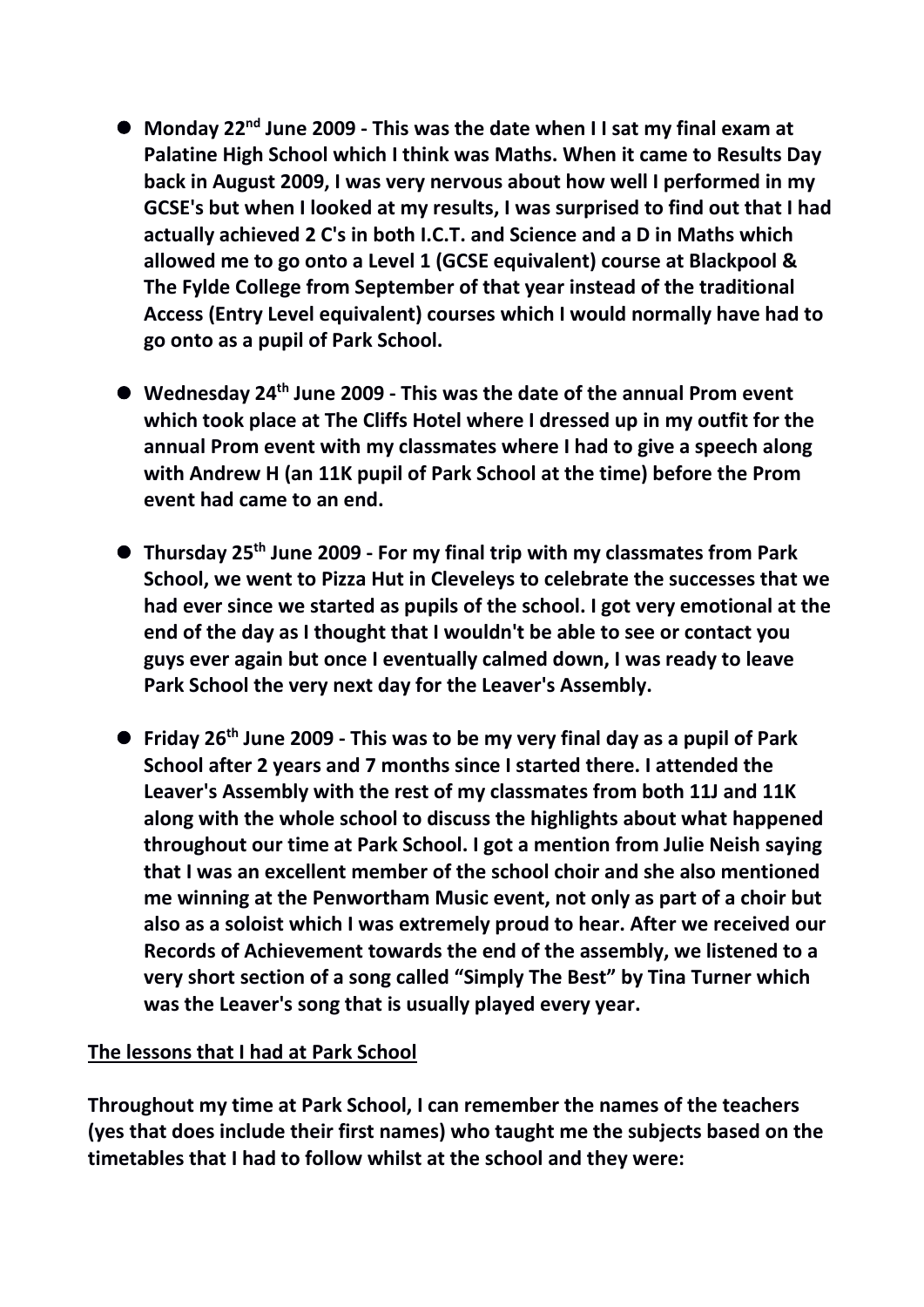- **Art - Mrs Foulds**
- **Childcare - Mrs Evans**
- **English - Mrs Robinson**
- **Food Technology - Same teacher as Childcare**
- **French - Miss Corcoran**
- **I.C.T - Mr Bradford**
- **Maths - Mr Strachan & Mr Knott**
- **Music - Ms Neish, Mrs Docherty & Mrs Hobbs**
- **P.E - Mr Johnson**
- **Science - Mrs Irving and Mrs Butcher**
- **Technology - Mr Wilson**

#### **Names of the staff members at Park School**

**I can also remember the names of the staff members who were there during my time at Park School and they are:**

- **Mr Berry**
- **Mrs Muchlinski**
- **Mr Bradford**
- **Mr Mooney**
- **Mrs Hughes**
- **Miss Niland**
- **Mrs Buckley**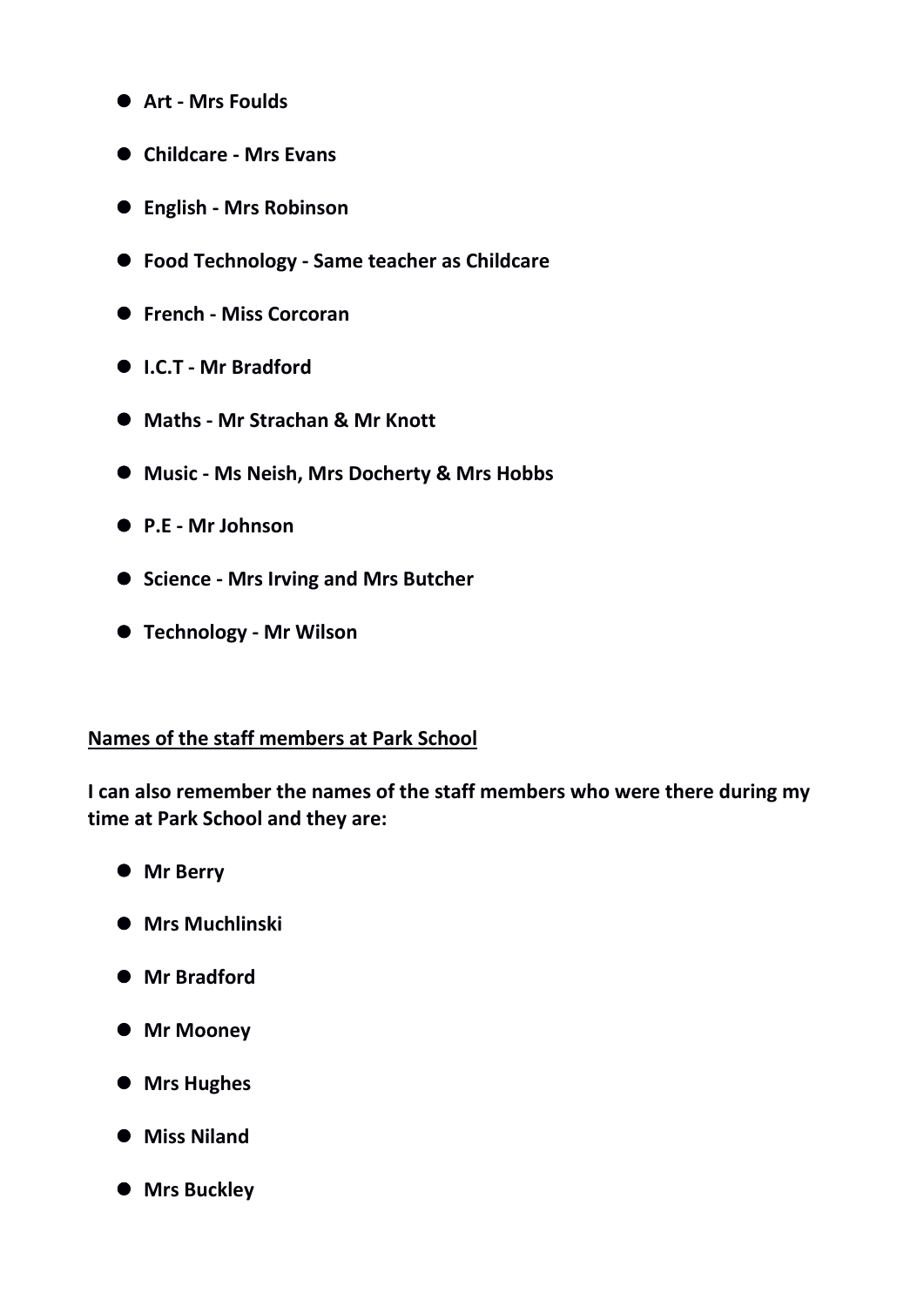- **Miss Bateman (now known as Mrs Houghton**
- **Ms Kelly**
- **Mr Johnson**
- **Miss Dyson**
- **Mr Knott**
- **Mrs Knott**
- **Miss Neish**
- **Mrs Docherty**
- **Mrs Hobbs**
- **Mr Keogh**
- **Mrs Foulds**
- **Mr Strachan**
- **Mrs Cooper**
- **Mrs Hamer**
- **Mrs Irving**
- **Miss Bold (now known as Mrs Johnson)**
- **Mrs Heaney**
- **Mrs Crouch**
- $\bullet$  Mrs Miles
- **Mrs Evans**
- **Miss Dunkley**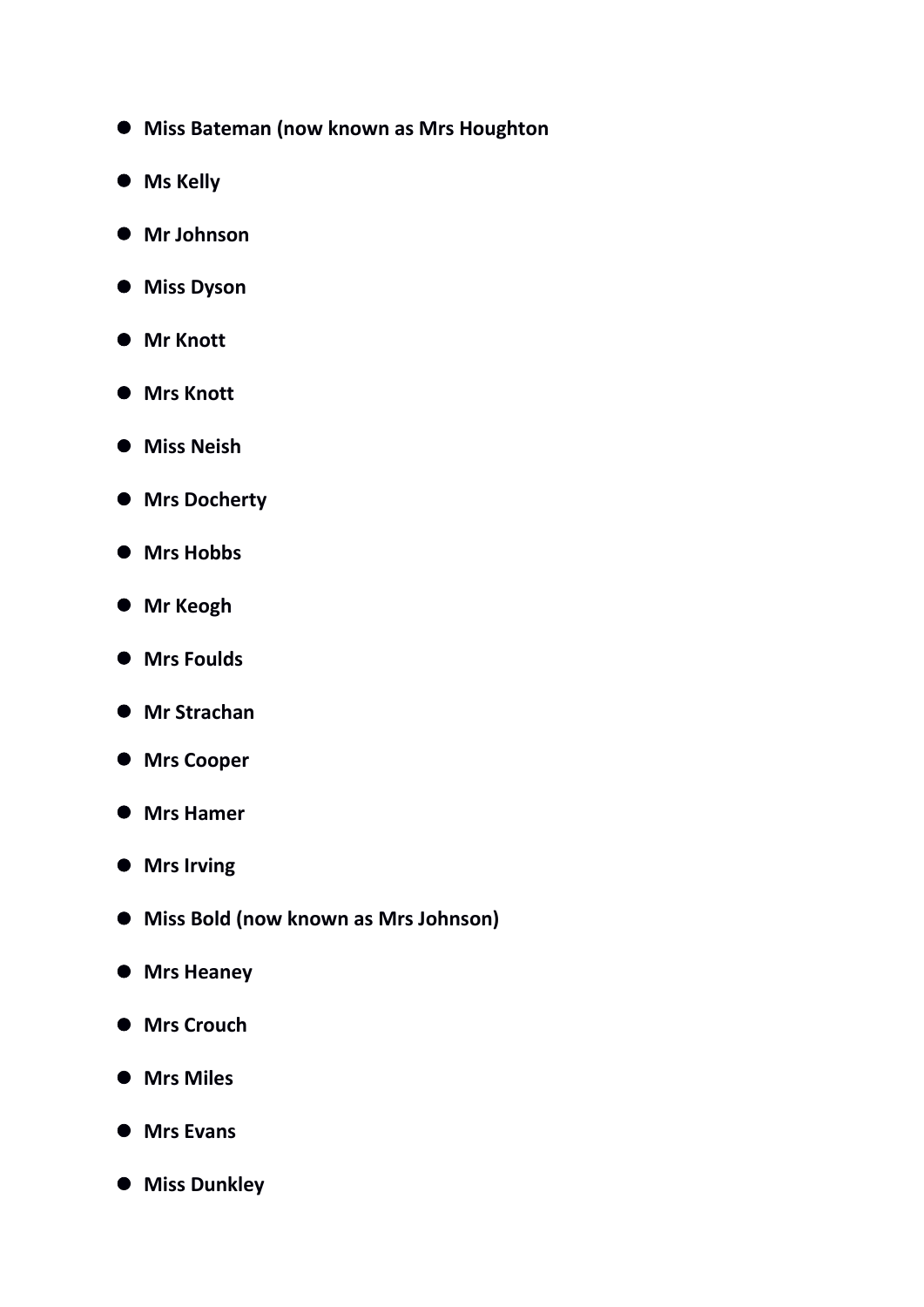- **Mrs Thorpe (she left Park School sometime after 21st May 2010)**
- **Mrs Robinson**
- **Ms Barker (she was at Park School from September 2007 until July 2008)**
- **Mr Friendship**
- **Mrs Hill**
- **Miss Rogers**
- **Mr Woodward**
- **Mrs Roache**
- **Mrs Butler**
- **Mrs Kitchin (as her current surname is now known)**
- **Mrs Naftel**
- **Mrs Hammond**
- **Mrs Fielder**

## **My classmates from Park School**

**Throughout my 2 years and 7 months at Park School, there were a number of classmates that I still remember today who are now ex-pupils of the school and they are:**

- **Anthony C**
- **Anthony S**
- **Blake H**
- **Chantelle M**
- **Daniel L**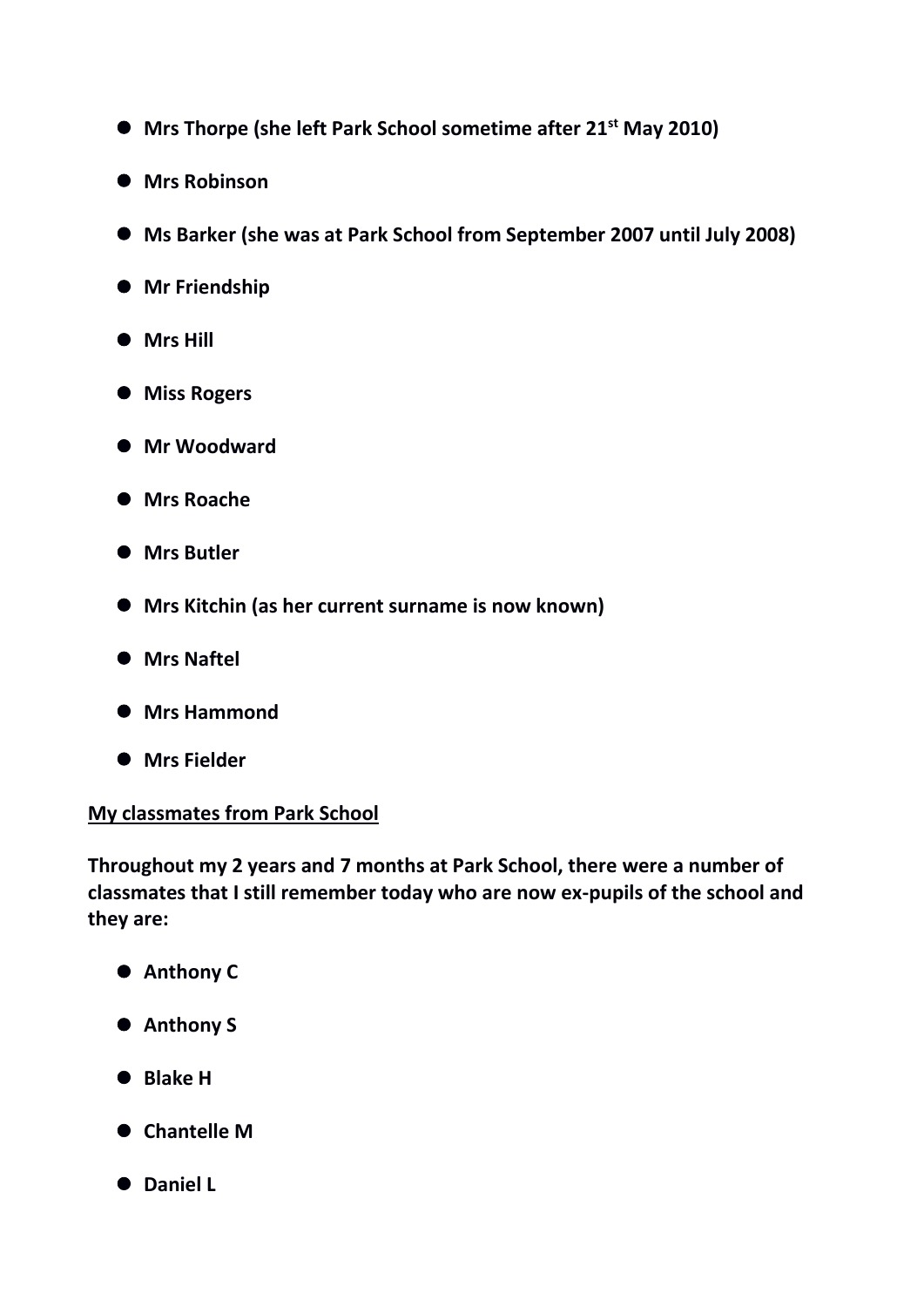- **David C**
- **David M**
- **Kieran B**
- **Kirsty S**
- **Jade G**
- **Jade J**
- **Laura S**
- **Lianne R**
- **Nathan B**
- **Paris C**
- **Paul R**
- **Philippa W**
- **Ryan W**
- **Sam E**
- **Sarah B**
- **Sarah R**
- $\bullet$  Steven F

## **Names of other pupils from Park School**

**I can also remember the names of some of the other pupils who were there during my time at Park School and they are:**

**Ryan C**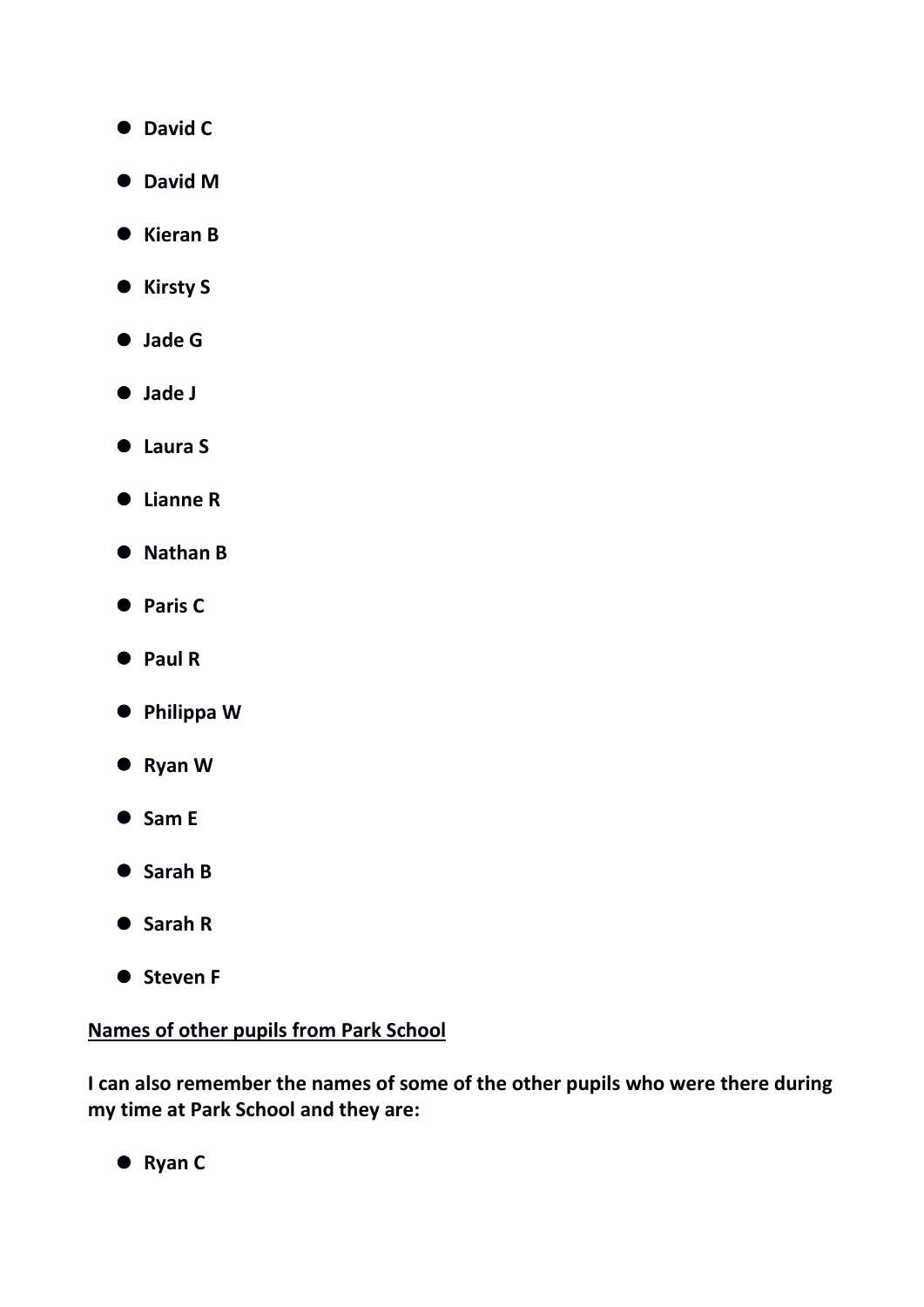- **Elesia P**
- **Ella A**
- **Ema P**
- **Liam P**
- **Carole P**
- **Sarah L**
- **Martin M**
- **Khim G**
- **Nathan ER**
- **Sarah L**
- **Nicholas T**
- **Antony B**
- **Louie B**
- **Michael B**
- **Kia E**
- **Warren C**
- **Louis K**
- **Sarah K**
- **Todd B**
- Robert E
- **Nikita C**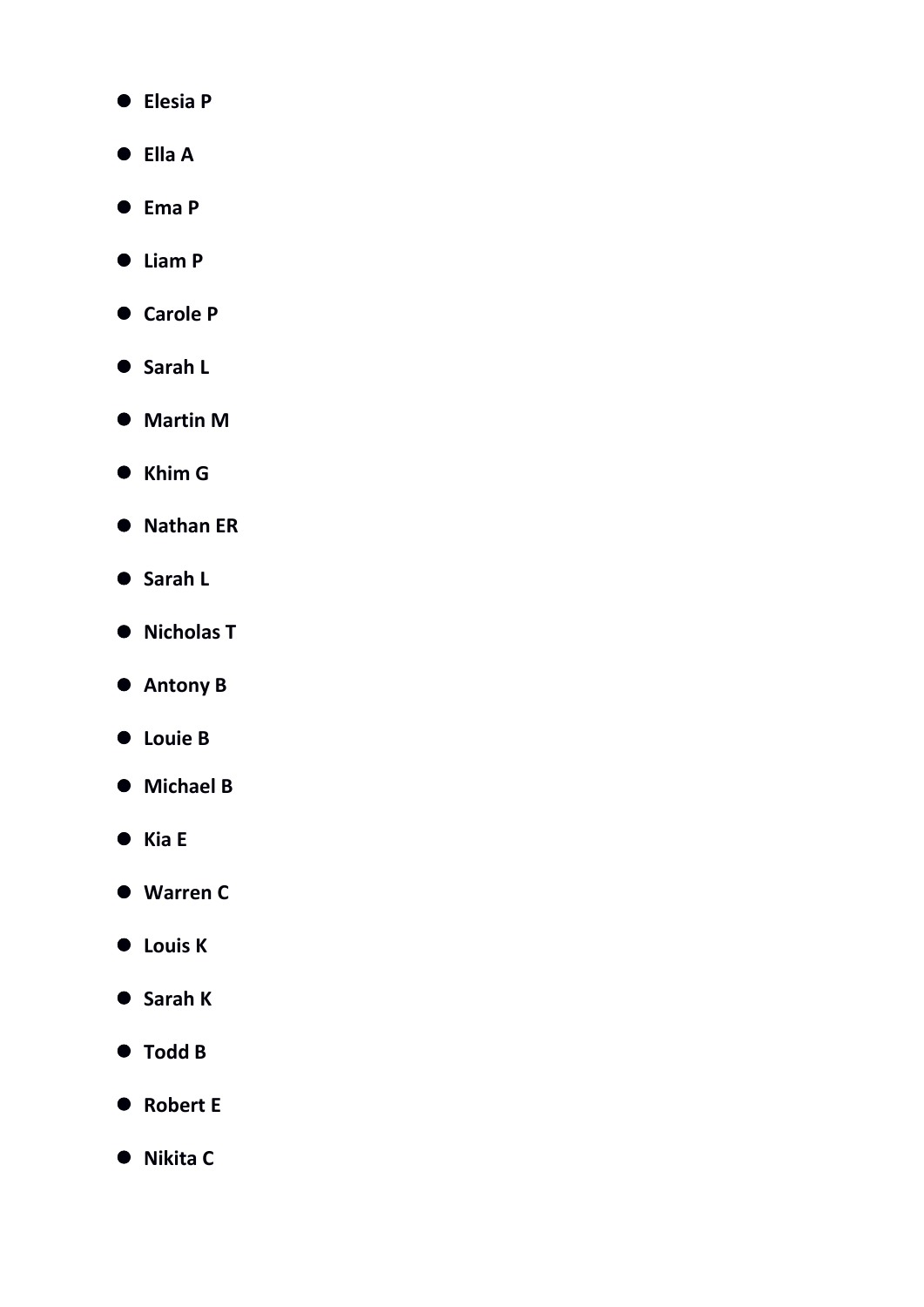- **Allan A**
- **Alan H**
- **Anna W**
- **Raymond C**
- **Victoria**
- $\bullet$  Stephanie
- **Shane H**
- **Chelsea C**
- **Samantha C**
- **Alexandra C**
- $\bullet$  Stacey M
- **Macauley W**
- **Macaulay B**
- **Angela O**
- **Amy W**
- **Thomas R**
- **Keiran L**
- **Ben W**
- **David B**
- **Beth K**
- **Abigail K**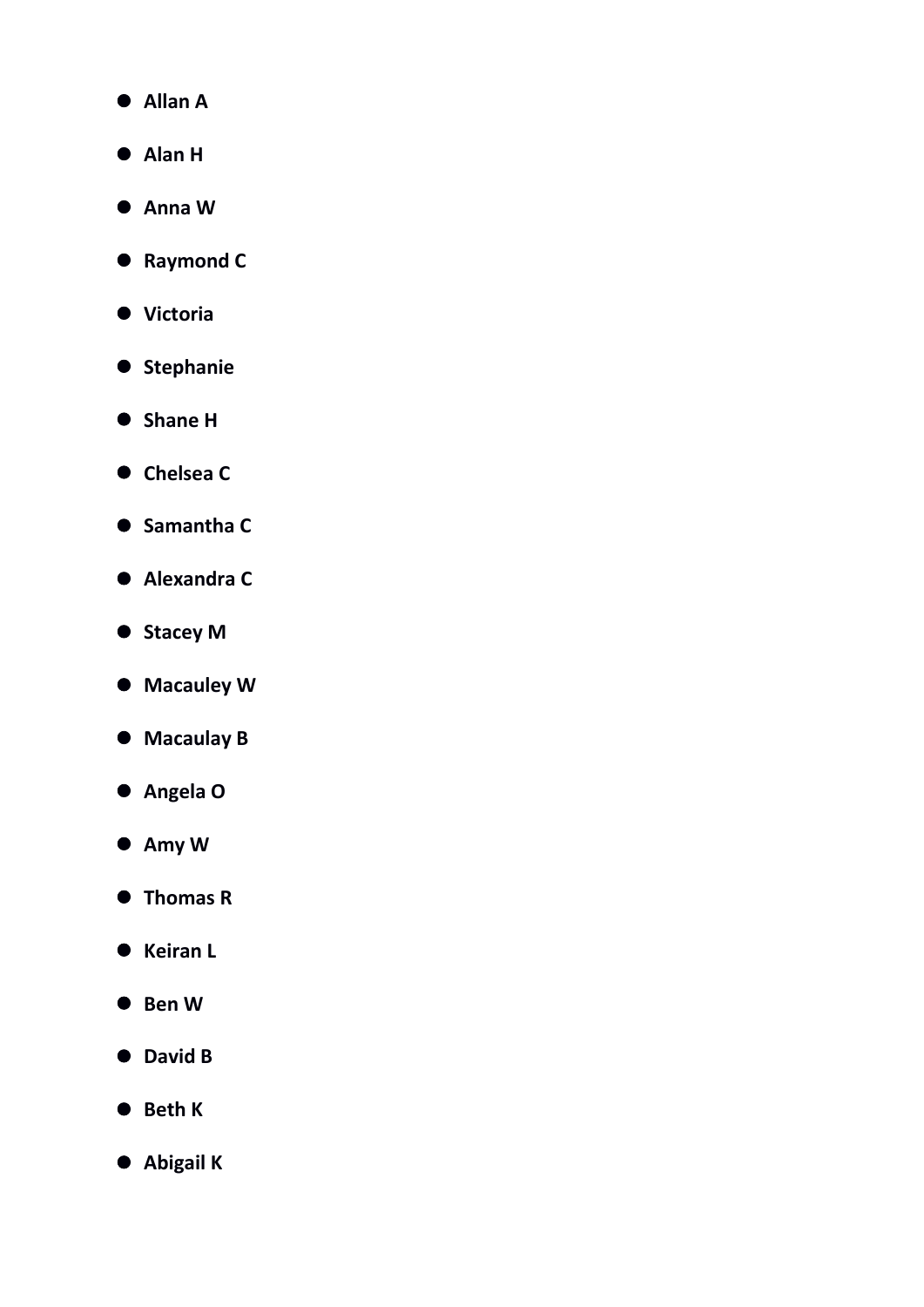- **Cindy G**
- **Kimberley G**
- **Chelsea F**
- **Chloe O**
- **Dennis S**
- **Elizabeth W**
- **Gareth P**
- **George B**
- **Joshua G**
- **Josh F**
- **Hayden C**
- **Imogen D**
- **Jack H**
- **Jake B**
- **James J**
- **Jemma G**
- **Kai F**
- **Kallum W**
- **Kayleigh F**
- **Kessler T**
- **Kieran D**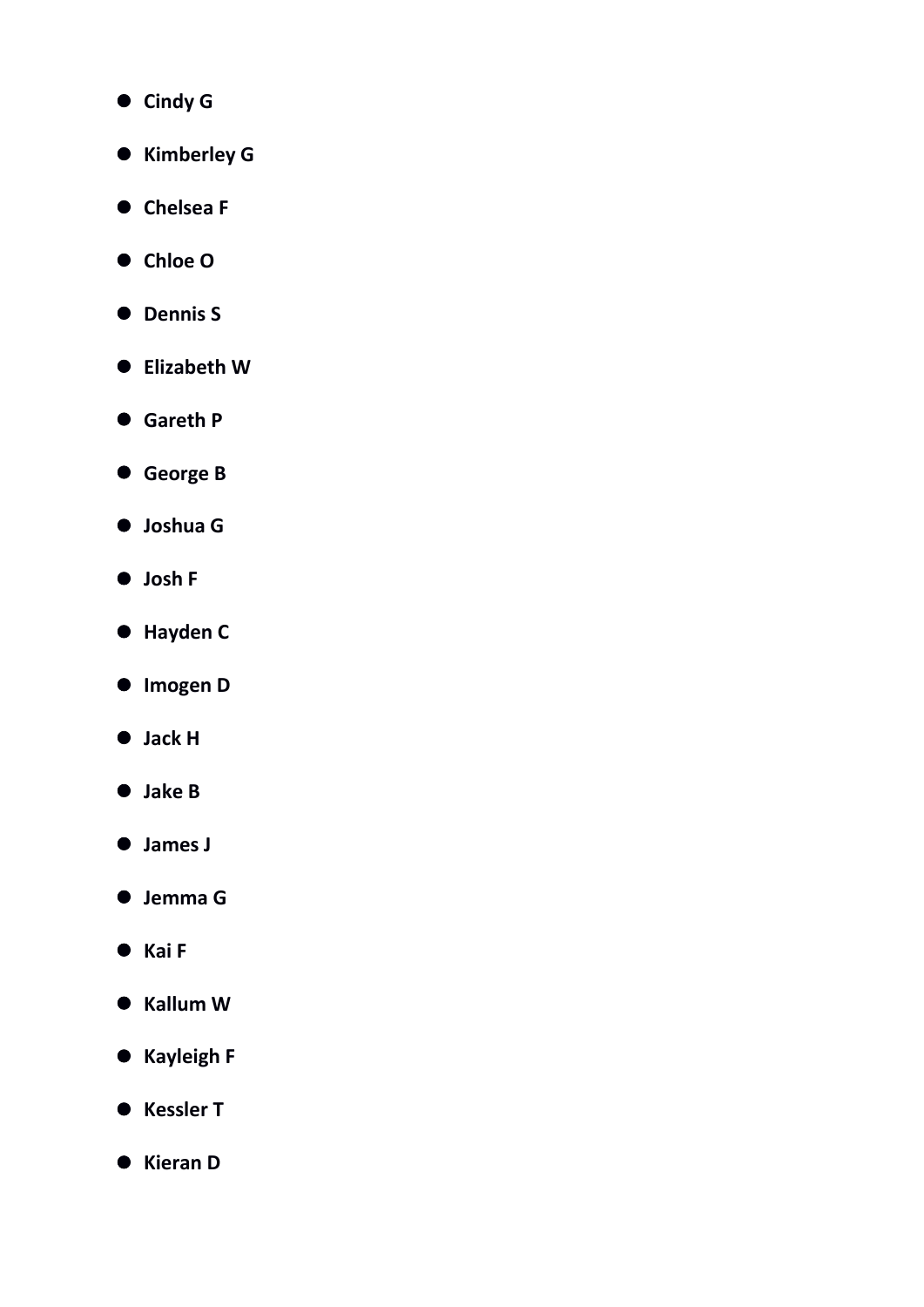- **Kyle C**
- **Leon B**
- **Karl W**
- **Liam M**
- $\bullet$  Maddison F
- **Mirabelle P**
- **Rebecca H**
- Robert D
- **Tara M**
- **Mary B**
- **Darren P**
- **Kieran M**
- **Kayleigh C**
- **Mamun B**
- **Ben M**
- **Joshua B**
- **Chloe P**
- **Reece P**
- **Reece S**
- **Ben B**
- **Lisa K**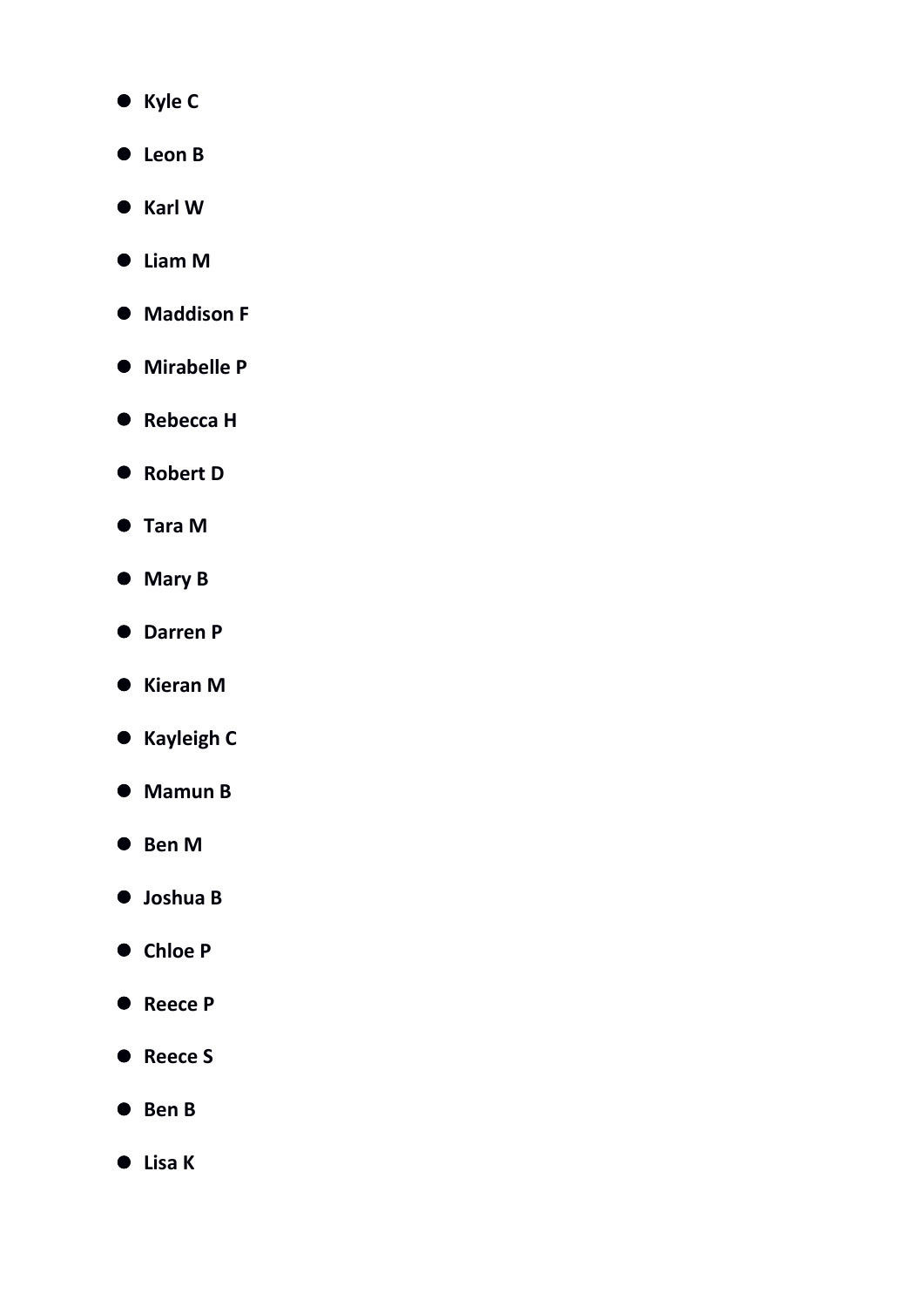- **Jasmine P**
- **Joel R**
- **Jack F**
- **Sara J**
- **Amiee H**
- **Ben D**
- **Toni Kal A**
- **Shaun B**
- **Ben W**
- **Conner M**
- **Danielle F**
- **Nathaniel W**
- **Sammy L**
- **Zoe G**
- **Mark W**
- **Jack R**
- **Rachel M**
- **Rachel B**
- **Cathryn B**

## **My escorts to and from Park School**

**From Monday 13th November 2006 until Thursday 25th June 2009, there were 3 escorts who picked me up from home and took me to Park School and vice versa**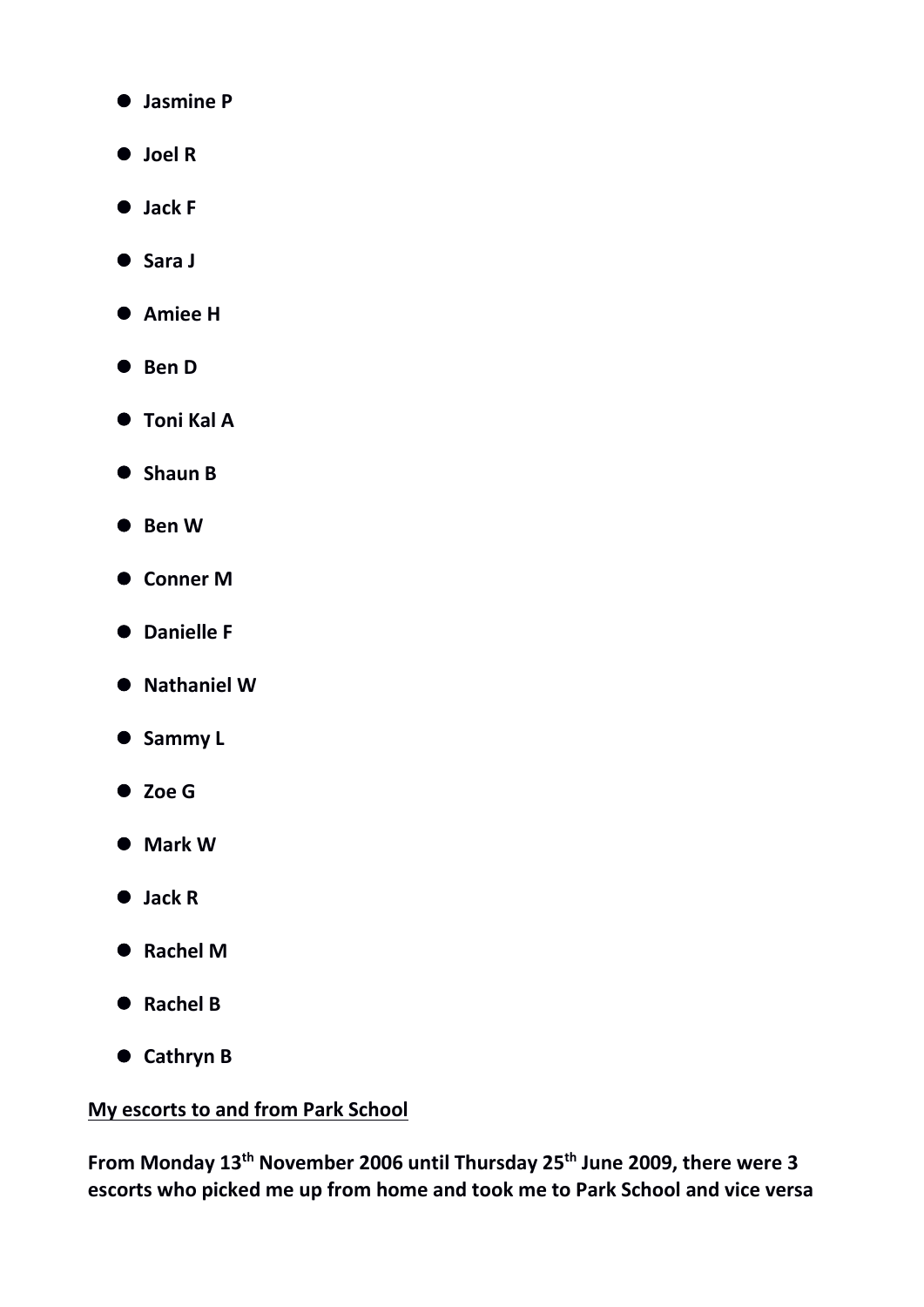**by bus. Although I don't know the name of the drivers of those buses, I can remember the names of the escorts and they were as follows:**

- **Jeanette - From Monday 13th November 2006 until Friday 20th July 2007**
- **Pat - From September 2007 until Friday 25th July 2008**
- **Joy - From Monday 8th September 2008 until Thursday 25th June 2009**

## **My visits to Park School as an ex-pupil**

**From July 2009 until Friday 8th January 2016, I made a number of visits to the school whilst I was an ex-pupil and from what I can remember they are as follows:**

- **July 2009 - This was my very first official visit to Park School as an ex-pupil where I attended the Sports Day event which took place by the MUGA area (Multi Use Games Area) of Park School and I saw all of the Key Stage 1 and the Key Stage 2 pupils that participated throughout that event. Only Mrs Muchlinski recognised me whereas everybody else just watched the event.**
- **November 2009 - This was my second visit to Park School as an ex-pupil where this time, I attended the Bingo event which took place in the assembly room. Mr Bradford was doing the bingo calling while Mr Johnson was by the canteen section of the assembly room and they eventually recognised me during the event.**
- **Friday 27th November 2009 - This was the exact date in which I attended the annual Coffee Morning and it was my first time doing so whilst I was an expupil of Park School. This event was held in the Year 11 classrooms at The Stables building where Mr Johnson and Miss Dyson were there and they recognised me when they saw me.**
- **Thursday 17th December 2009 - This was 3 weeks after the Coffee Morning event where I attended the Christmas Carol Service even though it was only for parents/carers who have a pupil of Park School. I joined in with everybody who were there at the event by singing a number of Christmas carols. One of the pupils recognised me during the event (I think her name was Rose J) where she sat a row in front of me but Miss Dyson (the staff member who sat next to her) turned her attention away from me and we had to continue singing regardless.**
- **Tuesday 9th February 2010 - Around this time frame, I remember going to the Winter Gardens in Blackpool where some members of the BASSO**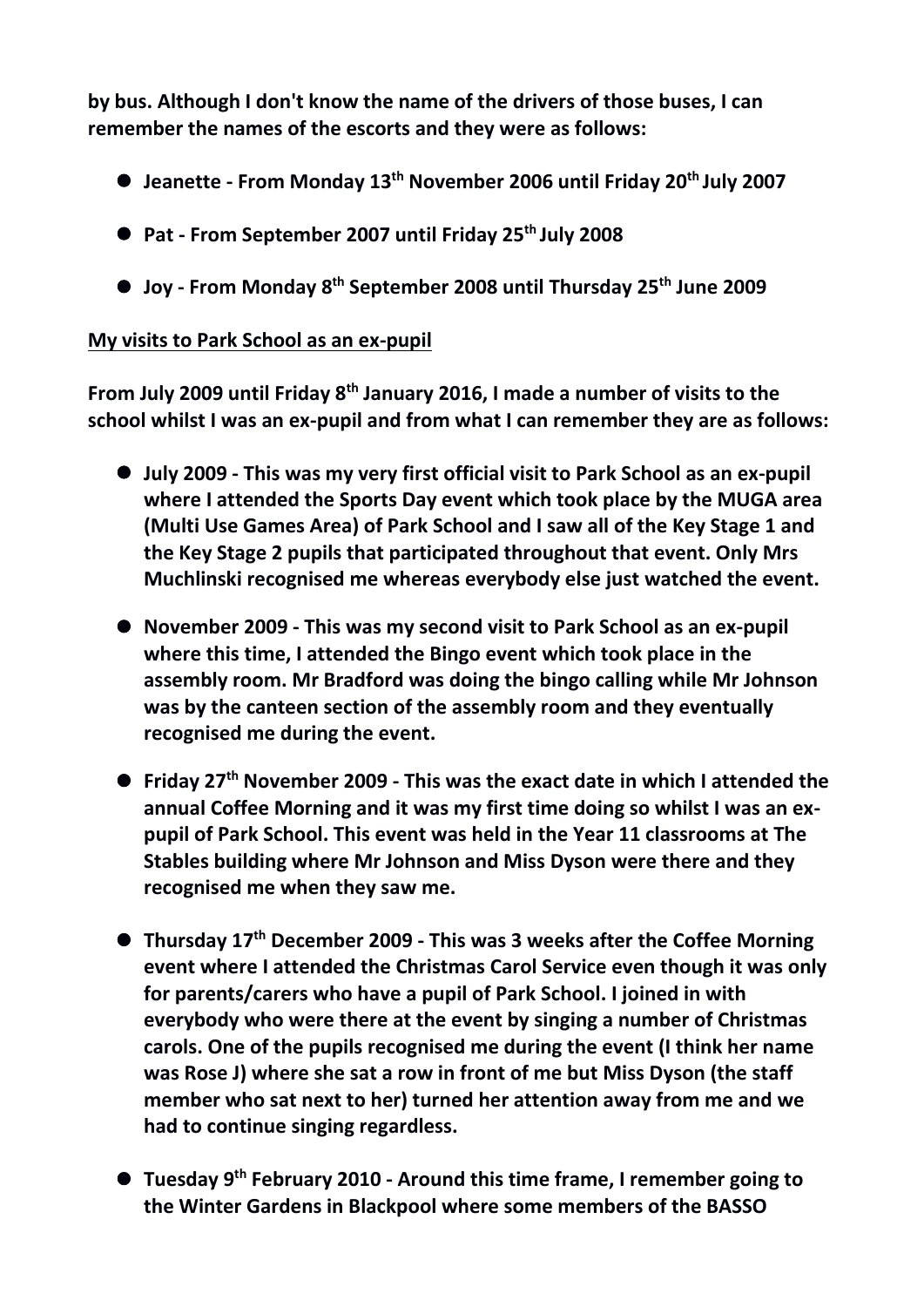**orchestra recognised me even though they were getting ready to perform as part of the Schools Alive event which usually took place every February.**

- **Friday 21st May 2010 - I remember this exact date because I was in the assembly room with the whole of Park School. This was a WAM (Worth A Mention) assembly where towards the end, I had to come up on stage to talk about the progress that I have made so far. I did get a bit nervous at first but once I relaxed, I did my presentation where I'd written a card to the whole school which included a motto that said "Always remember me forever" at the very end of my presentation which the whole school clapped afterwards. Also during this assembly, I can remember Mrs Thorpe making her retirement speech to the school as well as I think she left Park School sometime after this date.**
- **July 2010 - Sometime during this month, I once again attended the Sports Day event which took place by the MUGA area (Multi Use Games Area) like it was the year before and I saw all of the Key Stage 1 and the Key Stage 2 pupils that participated throughout that event.**
- **Early October 2010 - I do remember visiting Park School from around this time frame where I presented my certificates that I achieved from college to Mrs Muchlinski where she photocopied them and gave them back to me. Back then, I achieved an overall grade of Distinction for my BTEC Introductory Diploma in IT & Work course and I also achieved 2 Key Skills Level 1 certificates for both Communication and Application of Number.**
- **Around Autumn 2010 - I think that this was around the time frame when I started to attend the Youth Club at Park School for one evening a week where it cost 50p to attend. I think it was every Monday night and I remember playing Table Football with Mr Bradford and a few other expupils there until I stopped attending the club around the middle part of 2011.**
- **Monday 22nd November 2010 - I do think that this was the exact date in which the Presentation Evening event was held in the Year 11 classrooms at The Stables building. I was chosen to present in front of the Year 11 Leavers who had left Park School back on Friday 25th June 2010. I don't know why I was extremely nervous during my speech and emotional afterwards but as time went on in the years after this event, I started to become more confident and mature in delivering presentations throughout my college and university studies.**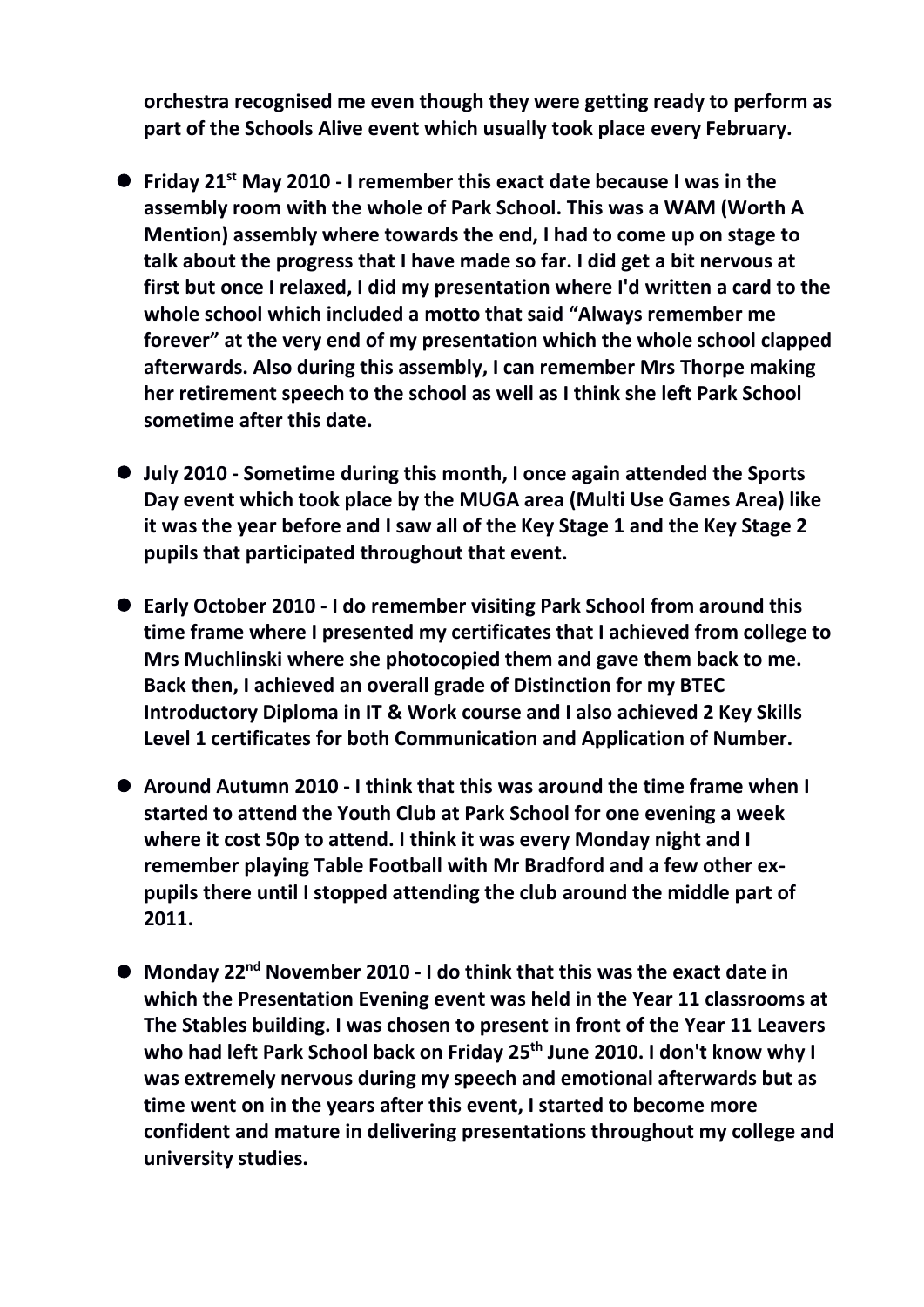- **Thursday 9 th December 2010 - On this date, I remember going to the Winter Gardens in Blackpool on that night where the school choir and the school band from Park School were there. Some of the group recognised me even though everybody were getting ready to perform on stage in front of an audience.**
- **Saturday 1st October 2011 - This was the exact date in which I opened Park School's annual Autumn Fayre where I had to give a speech in order to start this event and at the end of my speech, I remember Mr Berry giving me a kiss and giving me a bouquet of flowers which I took home on what was an exceptionally hot day.**
- **Wednesday 17th July 2013 - I think this was the exact date in which I once again visited Park School and I wanted to tell you guys that I achieved the highest overall grade of Triple Distinction Star for my BTEC Extended Diploma In Business course from Blackpool & The Fylde College. I had a tour around the school and I explored the new Diamond building which wasn't there when I was a pupil of Park School and even more staff members recognised me throughout the tour.**
- **Friday 11th December 2015 - This was the second and my last Coffee Morning event which I attended as an ex-pupil of Park School where again, the event was held up in the Year 11 classrooms at The Stables building and the staff members who were there recognised me. I also remember Mrs Fielder inviting me to attend the assembly the very next month to see Mrs Muchlinski retire from teaching for good which I was more than happy to accept the invitation.**
- **Friday 8th January 2016 - This was the most recent visit that I made to Park School where I attended the assembly session where Mrs Muchlinski retired from teaching for good. I listened to songs from the school choir where the lyrics were in reference to her and after Mrs Muchlinski made her speech to the whole school, I went up on stage to give her a card to wish her well for the future.**

## **The present time**

**This year will mark 14 years since I started at Park School and 11 years since I left the school and I've achieved a lot of things such as obtaining a range of qualifications from Blackpool & The Fylde College to eventually graduating from the University Centre in Blackpool with a degree in Accounting.**